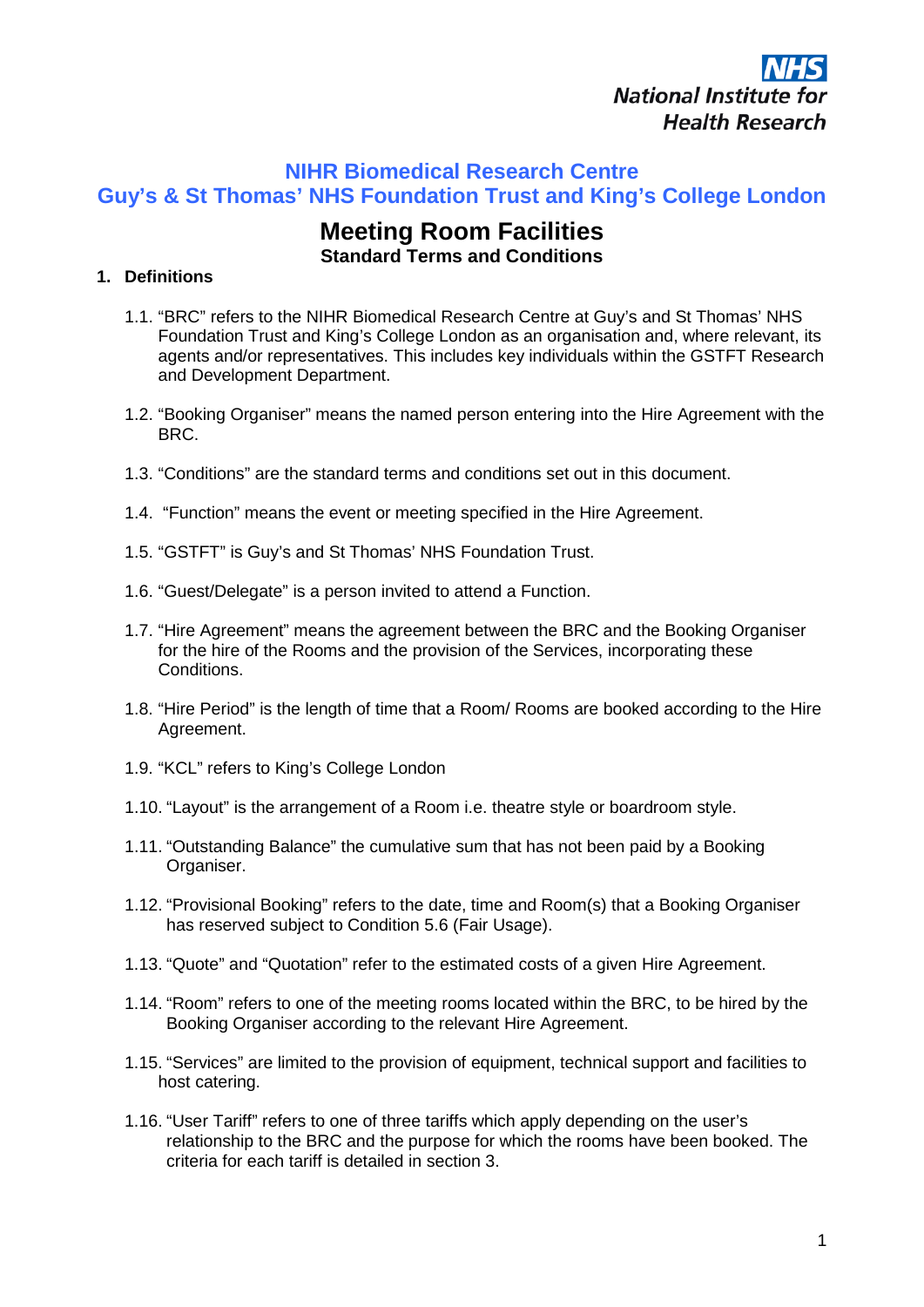

## 2. **Application of Terms and Conditions**

- 2.1. Subject to any variation in accordance with these Conditions, the Hire Agreement will be subject exclusively to these Conditions to the exclusion of all other terms and conditions from any source.
- 2.2. The Booking Organiser must ensure that the details of the Hire Agreement are complete and accurate. The provisions of Condition 4.10 (Hire Agreement Amendments) shall apply should the Booking Organiser desire to make alterations to its booking once the booking has been accepted and confirmation issued.
- 2.3. If at any time the BRC does not exercise any right or rights conferred under these Terms and Conditions for any reason, this will not prevent the BRC from successfully exercising its right or rights in the future.
- 2.4. The relevant Conditions apply to all persons (for more information see Condition 6.1 to 6.4 inclusive) attending the  $16<sup>th</sup>$  floor in any capacity.
- 2.5. The BRC may from time to time alter one or more of the Conditions mentioned herein. To check for updates please email [R&Dadmin@gstt.nhs.uk](mailto:R&Dadmin@gstt.nhs.uk)

#### **3. User Tariffs**

3.1. See User Tariff table (page 1).

#### **4. Hire**

- 4.1. Each Hire Agreement by the Booking Organiser shall be deemed to be a Provisional Booking until confirmed.
- 4.2. A Provisional Booking will only be held for **1** business day from the date it is made.
- 4.3. Confirmations will be issued via email accompanied by a Quote where applicable. Once a meeting is confirmed all relevant Conditions will apply.
- 4.4. Hire Agreements begin from the day the confirmation is sent.
- 4.5. Subject to these Conditions the BRC gives the Booking Organiser, their employees, agents and all duly authorised persons to use the booked Room(s) for the sole purpose of the Function in accordance with the Hire Agreement.
- 4.6. Rooms are available for hire subject to Fair Usage Conditions (5.6).
- 4.7. The Booking Organiser must inform the R&D Administration team<sup>[1](#page-1-0)</sup> in writing via email/fax/letter of any relevant special circumstances relating to any Function at least **14** days in advance of the event; this may include individual Guests/Delegates who have individual requirements.
- 4.8. No posters, flyers, leaflets or non-BRC related signage can be attached to any wall or partition surface inside or outside of the hired Room(s) without the consent of the R&D Reception Services.

<span id="page-1-0"></span>Email: [R&Dadmin@gstt.nhs.uk](mailto:R&Dadmin@gstt.nhs.uk) T: 0207 188 5745 or 2310.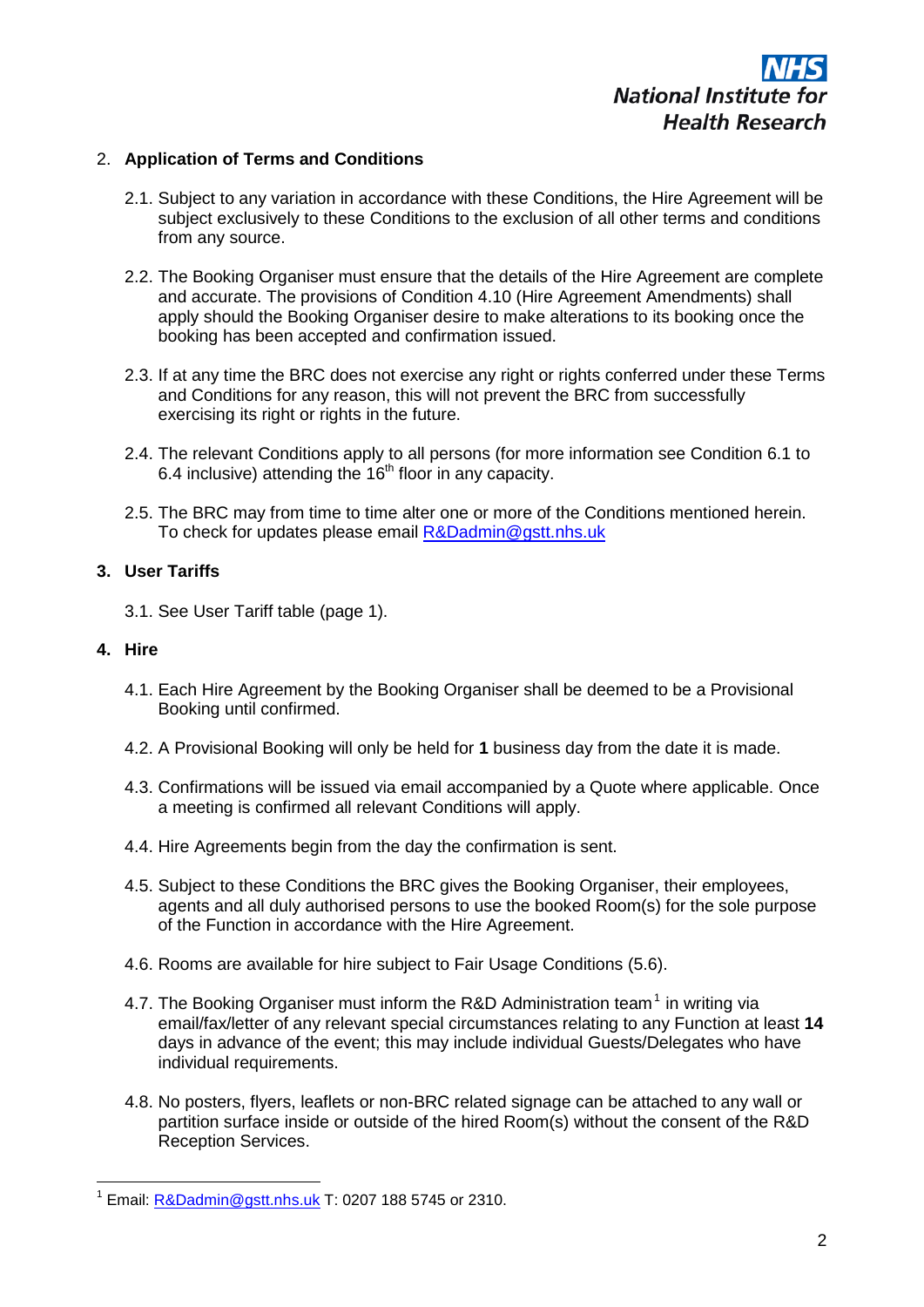

4.9. The Booking Organiser can only hire a Room or Rooms during staffed hours (8am – 6pm, Monday to Friday). Functions must conclude before 6pm to allow Guests and Delegates time to vacate the Room(s). Functions occurring outside of staffed hours require special dispensation. [2](#page-2-0)

## 4.10. **Hire Agreement Amendments**

- 4.10.1.Any agreement can be amended or cancelled by the BRC to allow a higher priority meeting to take place.
- 4.10.2.Amendments will only be made if absolutely necessary and all efforts to minimise any disruptions will be made.
- 4.10.3.Should the Booking Organiser wish to amend a booking, this must be communicated to R&D Reception Services (see footnote 4) as soon as possible. All efforts will be made to accommodate changes, however, the BRC cannot make any guarantees that the changes will be possible or accept any responsibility if the desired changes cannot be implemented. Any changes to hospitality must be emailed to [hospitalitybookings@gstt.nhs.uk](mailto:hospitalitybookings@gstt.nhs.uk) quoting your booking reference number.

## **5. Payment**

5.1. Payment will be charged at the relevant User Tariff for the Room(s) specified in a given Hire Agreement.

## 5.2. **Internal recharges**

- 5.2.1. GSTFT departments will be charged against the cost code supplied when making a booking. If bookings have been made without a cost code, one must be supplied prior to the event.
- 5.2.2. A named budget holder for the cost code must be supplied.
- 5.2.3. It is the responsibility of the Booking Organiser to supply the correct payment information and to gain permission of the named budget holder to use the supplied cost code.
- 5.2.4. If an error occurs due to incorrect information supplied by a Booking Organiser, it is the Booking Organiser's responsibility to coordinate a solution to the mistake.
- 5.2.5. The BRC does not take any responsibility for any disruption or financial loss due providing an incorrect cost code or other payment related information.

## 5.3. **Invoices**

5.3.1. Unless otherwise stated, the invoiced amount relates to the User Tariff of the Booking Organiser.

<span id="page-2-0"></span><sup>&</sup>lt;sup>2</sup> For more information contact the R&D Reception Services using [R&Dadmin@gstt.nhs.uk](mailto:R&Dadmin@gstt.nhs.uk) (footnote 2 above).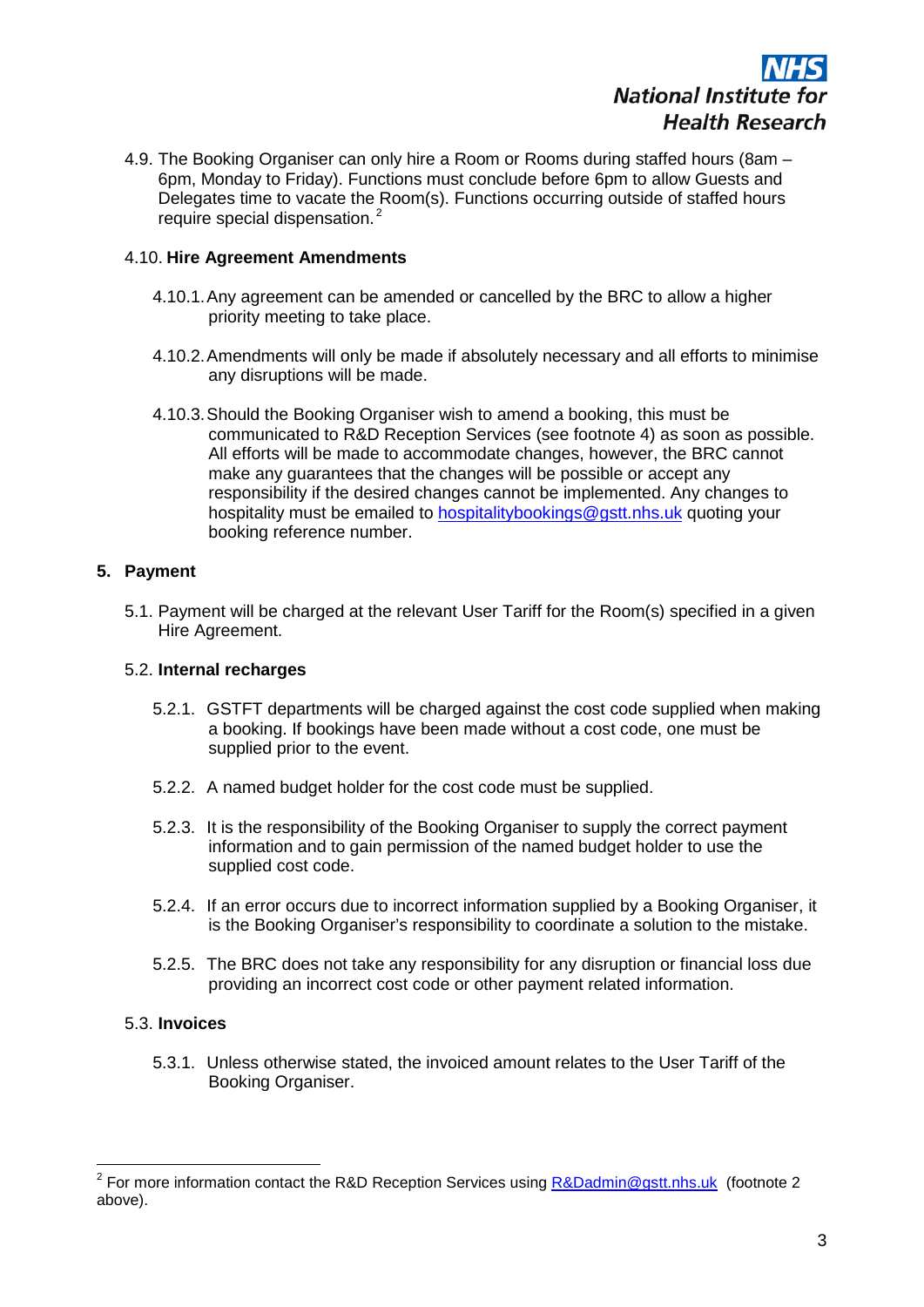

- 5.3.2. Organisations outside of the GSTFT finance system will be invoiced for the amount specified in the Quotation and any additional costs incurred as agreed with R&D Reception Services.
- 5.3.3. All payments must be made in Pounds Sterling (GBP) and accompanied by the Booking Organiser's booking reference number (see Quotation).
- 5.3.4. At the discretion of the BRC senior management, in cases where outstanding payments have accrued to an unreasonable level, the BRC reserves the right to cancel one or more of a Booking Organiser's existing Hire Agreements and refuse to enter into further Hire Agreements with the Booking Organiser until **FULL** payment of the outstanding balance has been received.
- 5.3.5. If after a reasonable number of written reminders have been issued to the Booking Organiser and payment has not been received, the Outstanding Balance will be referred to the GSTFT's Credit Control Department.
- 5.3.6. Where applicable, interest may be charged by GSTFT on outstanding balances to reflect a present day value.

## 5.4. **VAT**

5.4.1. VAT will be charged as per current  $HMRC<sup>3</sup>$  $HMRC<sup>3</sup>$  $HMRC<sup>3</sup>$  regulations currently 20%.

## 5.5. **Tariff Changes**

- 5.5.1. The BRC reserves the right to periodically revise the per hour rate for any User Tariff. To check current rates please email [R&Dadmin@gstt.nhs.uk](mailto:R&Dadmin@gstt.nhs.uk)
- 5.5.2. Where the BRC provides sufficient notice in writing as to changes to an applicable tariff, the Booking Organiser will be able to cancel the Hire Agreement without incurring any penalties.
- 5.5.3. In the event that the Booking Organiser is not given sufficient notice (14 days or more) and does **NOT** wish to alter their Hire Agreement, the pre-change Tariff will apply.

## 5.6. **Fair Usage**

- 5.6.1. Fair Usage is considered to be "a reasonable number of bookings that do not significantly limit the ability of other organisations or individuals to conduct business". What constitutes 'a reasonable number of bookings' is at the discretion of the BRC senior management as the individual circumstances and requirements may vary.
- 5.6.2. There are no set limits regarding the proportion a working day or the number of days a Booking Organisers can hire subject to Conditions 4.9 (Room usage during staffed hours) and 5.6 (Fair Usage).
- 5.6.3. Bookings cannot be made more than one calendar year in advance or until R&D/BRC executive and board meeting dates are confirmed.

<span id="page-3-0"></span> $3$  HMRC = Her Majesty's Revenue and Customs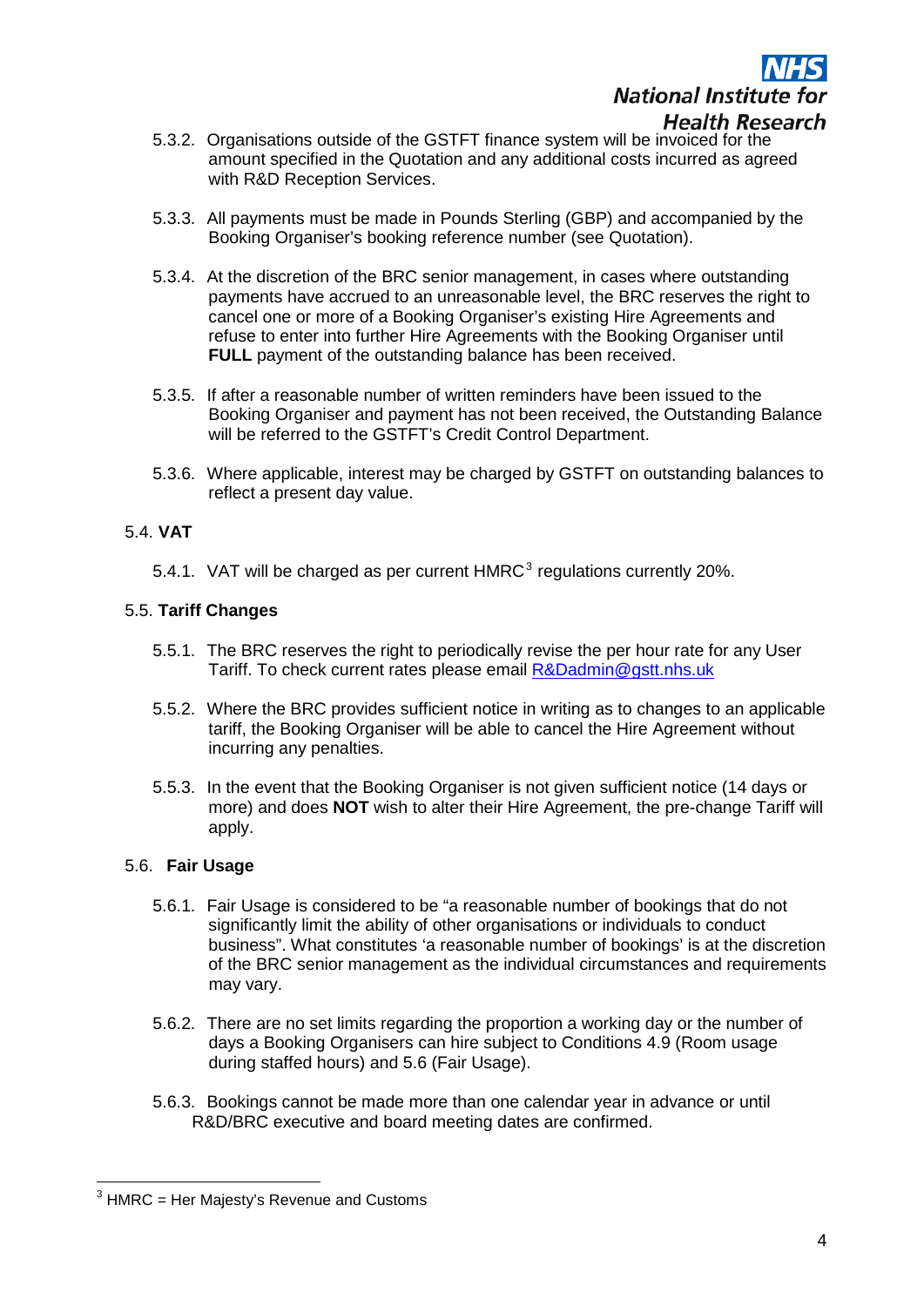5.6.4. The BRC reserves the right to refuse/cancel bookings that are considered in excess of Fair Usage.

## 5.7. **Catering**

- 5.7.1. GSTFT catering can be contacted via [hospitalitybooking@gstt.nhs.uk.](mailto:hospitalitybooking@gstt.nhs.uk)
- 5.7.2. The use of alternative/outside caterers is not permitted.
- 5.7.3. Organisations/delegates may not bring in their own food and/or beverages for consumption in the BRC. Drinks from the café are permitted.

## 5.8. **Audio Visual (AV) Services**

- 5.8.1. AV equipment/services must be booked prior to the event. The BRC accepts **NO** responsibility for any disruption caused by a failure to book AV facilities.
- 5.8.2. AV facilities are charged at no extra cost.
- 5.8.3. Teleconference kit facilities are included within the price of the per hour Tariff. The Meeting Organiser will be required to set up they own charge account with an external supplier as this facility does not exist within the Trust. R&D Reception Services can direct you to a supplier if required.
- 5.8.4. No external services/equipment can be used without prior approval from senior BRC management.
- 5.8.5. The Booking Organiser may bring his/her own personal audio visual equipment. If audio visual equipment not supplied by the BRC is used, the Booking Organiser is solely responsible for testing that the equipment is compatible with the BRC's audio-visual equipment settings.

## **6. Conduct**

- 6.1. The BRC is a working environment and those who attend the BRC in any capacity must conduct themselves in a responsible and/or professional manner. This includes, but is not limited to:
	- a) members of the public
	- b) GSTFT patients
	- c) students from any organisation
	- d) agents or representatives of any organisation. Please note that agents or representatives are responsible for the behaviour of their Guests/Delegates.
- 6.2. Due consideration must be given by those attending other Functions that occur at the same time as the Book Organiser's meeting.
- 6.3. All persons attending the BRC in any capacity **MUST** refrain from any behaviour which would bring the BRC into disrepute. This includes but is not limit to: